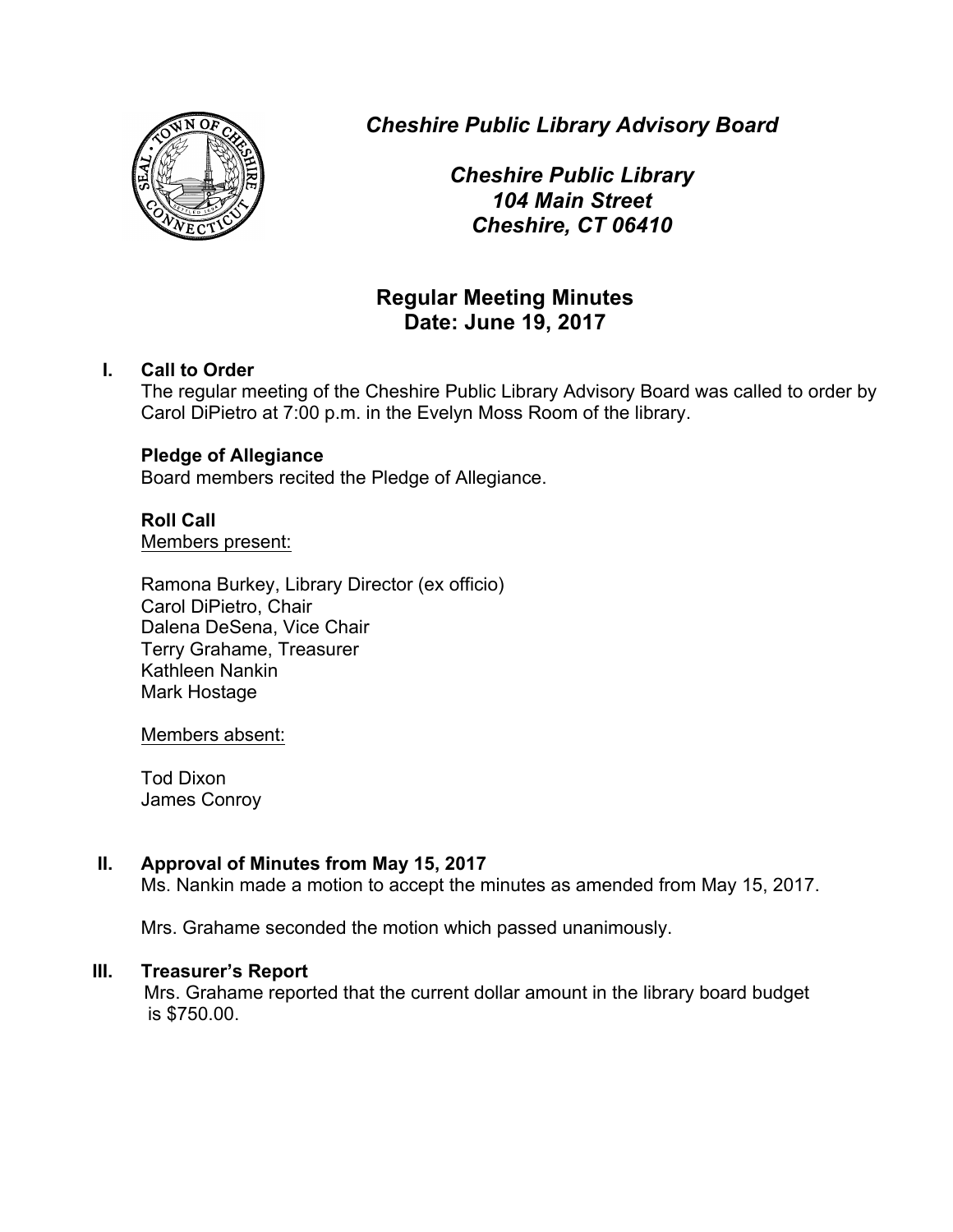There was nothing to report.

# **V. Report of the Chair**

Mrs. DiPietro reported that she, along with other Library Board members, attended an indoor picnic hosted by Ramona Burkey on June  $13<sup>th</sup>$ . She also distributed a flier with a fundraising series which is sponsored by her local library in Florida. She noted that the price to attend the series is \$500.00 per person if paid by September 1, 2017. After September 1<sup>st</sup>, the price is \$500.00 for each individual event of the series.

Mrs. DiPietro developed a 2017 – 2018 Library Board meeting dates document based on the Cheshire Public Schools calendar. All dates are the third Monday of each month.

Mrs. DiPietro will ask Tod Dixon to write thank you notes to the Friends of the Library (Tom and Deb Morck), Suburban Garden Club, Town Beautification Committee, and Cheshire Nursery for their hard work and contributions to the Library. She will confirm the list with Ramona Burkey.

# **VI. Report of the Library Director**

#### **Programs and Services**

Mrs. Burkey reported that the Summer Reading Program kickoff party (after regular hours) will be held at the Library on Friday, June 30 at 5:30 p.m. The festivities will feature an array of activities for children and adults. There will be a digital photo booth, STEM activity stations, button making, adult caricatures, and adult "Introduction to Ballet" class where registration is required. The Lost Acres String Band will perform at a concert beginning at 7:00 p.m. Patrons are encouraged to bring a picnic supper or purchase pizza from Cheshire Pizza and Ale. No alcohol is allowed.

In September, the Library will be participating in the national "Outside the Lines: Libraries Reintroduced" initiative to show that public libraries are more relevant than ever through creativity and innovation. The Library e-newsletter and local press will be providing more information on this event.

The Library will have a booth at the Fall Festival on Saturday, September 16. Board Members are encouraged to help staff the booth.

The Civic Engagement Fair is scheduled for Saturday, September 23.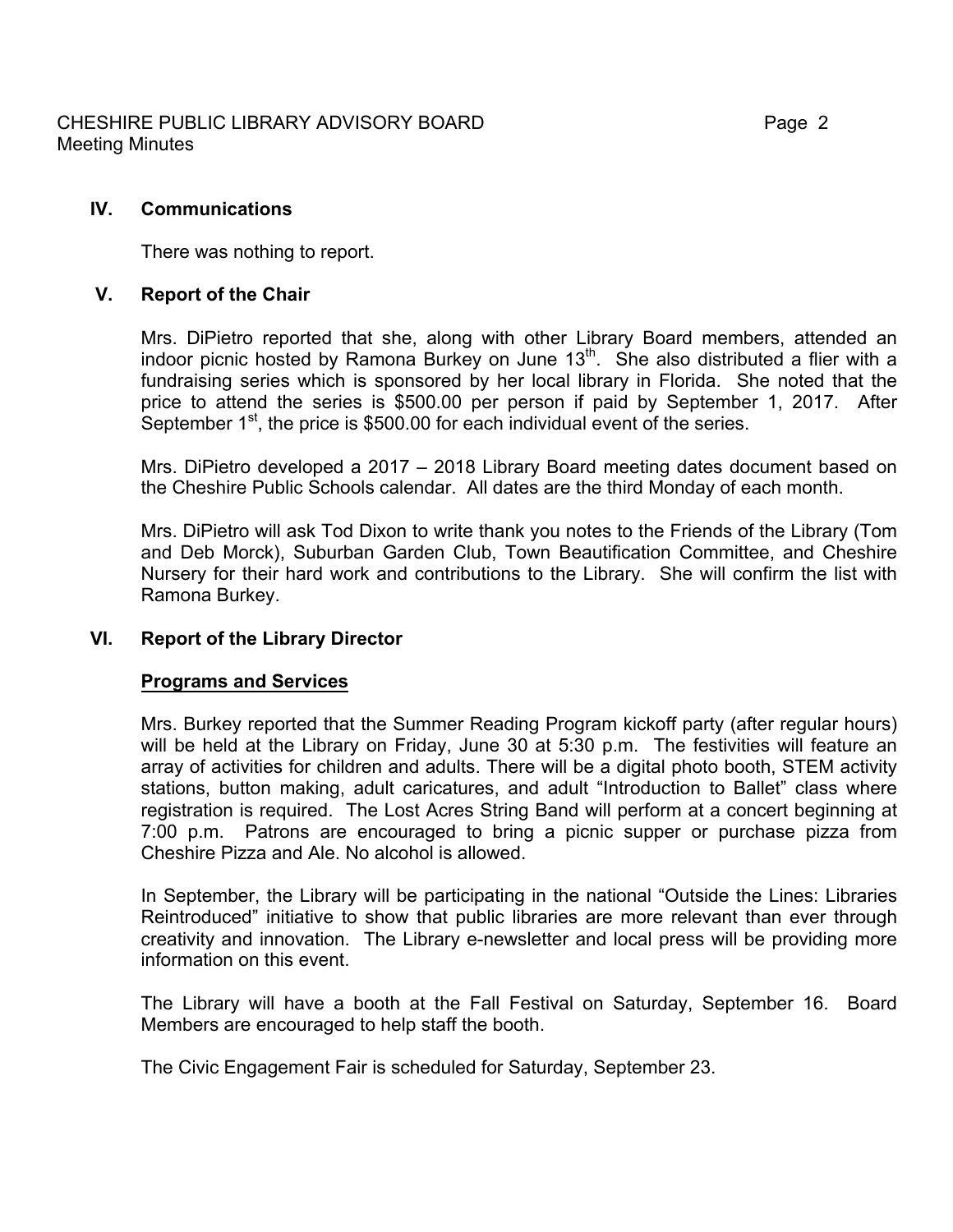# CHESHIRE PUBLIC LIBRARY ADVISORY BOARD Page 3 Meeting Minutes

# **Personnel**

There are two vacant positions which have been posted: Kim White, Children's Librarian departed on June 9 and Trish Rowold, Library Clerk will depart on June 22. This will create understaffing of approximately 100 hours per week including two frozen positions. Because of these shortages, the Library will not be open Saturday mornings from July through Labor Day. It will take at least 2–3 months to advertise the two vacancies, interview and hire. A September 2017 start date is anticipated for these open positions. The Library continues its mission of Transforming Lives and Strengthening the Community since 1888 despite challenges being faced.

Included in the report are charts showing how library usage (checkouts, reference questions, website visitors, database usage, door count, program attendance, and Internet usage) has increased over the past 12 years, compared with the number of Full-Time Equivalent employees (FTEs).

A question was raised if reconsideration would be given to training volunteers to backfill the need left by vacancies. Because volunteers do not have a long-term/permanent commitment, because it takes significant time for training, and because the State has a patron privacy statute in place, it is not feasible to pursue this. Volunteers will continue to be sought after to deliver books to the homebound and help with Library events. Books for the homebound is more than just drop off and delivery. It makes the Library more personal.

# **Financials**

The Library's Fiscal Year 2017-2018 operating budget is 1.2% lower than that of the current fiscal year, chiefly due to the two frozen 25-hour positions. Since these positions performed the bulk of back-office cataloging/processing tasks, the Library will have to pay to outsource those tasks to our book wholesaler. The estimated cost to process all of the items that are added to the collection over the course of a year is approximately \$24,000, which will have to come directly out of our book budget, thereby reducing the number of books that are purchased for the library's collection (\$24,000 / est. \$15 each = 1,600 fewer items). This is especially unfortunate in a year when facing the loss of, or at the very least severe cutbacks to, the "deliverIT CT" statewide delivery service that facilitates interlibrary loan and resource sharing. Since not nearly as many items will be delivered to the Library from other libraries, more demand will be placed on local collection, which will not be able to meet that demand due to budget cuts.

# **Buildings and Grounds**

The architect and Town staff are finishing up bid documents for the reconfiguration project. Bidding will go out this summer and construction anticipated for the fall/winter.